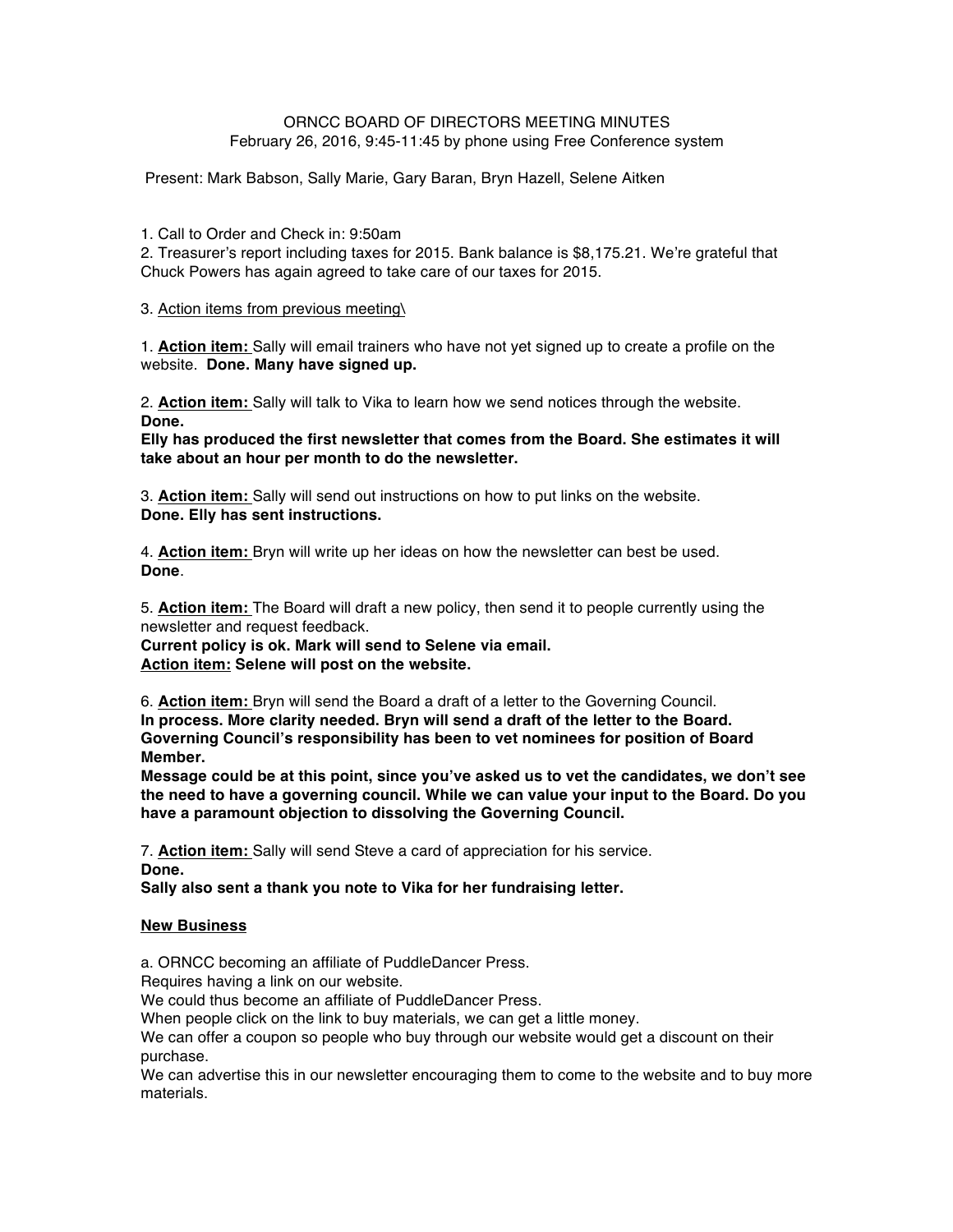PuddleDancer sells books for prisons at cost. Elly is willing to create the link on our site. **Action item:** Bryn is willing to talk to her about it. We might also want to have a link to the CNVC site to promote materials they sell.

b. Goals for 2016. Some possibilities mentioned:

More Board members from more areas are wanted. The Board would enjoy having someone from Portland and someone who would like to become the new treasurer. Would *You* like to join the board?

Being the people who promote more civic conversation around the state.

Supporting people in promoting their local communities through picnics etc.

Support The Relationship Repair Game created by Stuart Watson.

Do we want to Support Teach for Life project? We did support this project in the past and it lost money for us causing difficulty for ORNCC Board.

Consider supporting Giraffe Giggles project.

SURJ Showing Up for Racial Justice, a group of white allies in Eugene/Springfield. We may build bridges and relationships by participating in a local chapter of this organization and nationwide.

Finding connections with other groups, like SURJ, Hands are Not for Hurting in schools,

Create a Brochure or card that can be used state-wide. Something that promotes NVC. In Eugene they're developing a brochure to be used at the empathy tent at the Saturday Market.

Maybe we can create a card that has a similar look that promotes civil conversations. This would be aimed at a broader audience and might not include NVC in the title, though it would reference NVC materials. Develop trainings to support this project.

Create a speaker's bureau.

Offer something very clear to the community. We're providing specific tools for civil conversations.

We'll discuss this and especially Bryn's proposed Talk It card at our in-person meeting in April.

#### c. Website

**Action item: Sally will review the agreement we've made with Elly and share it with other members.**

d. Newsletter: **Elly has produced the first newsletter that comes from the Board. She estimates it will take about an hour per month to do the newsletter. The board likes the look of the newsletter. In the future more color and graphics may be added.**